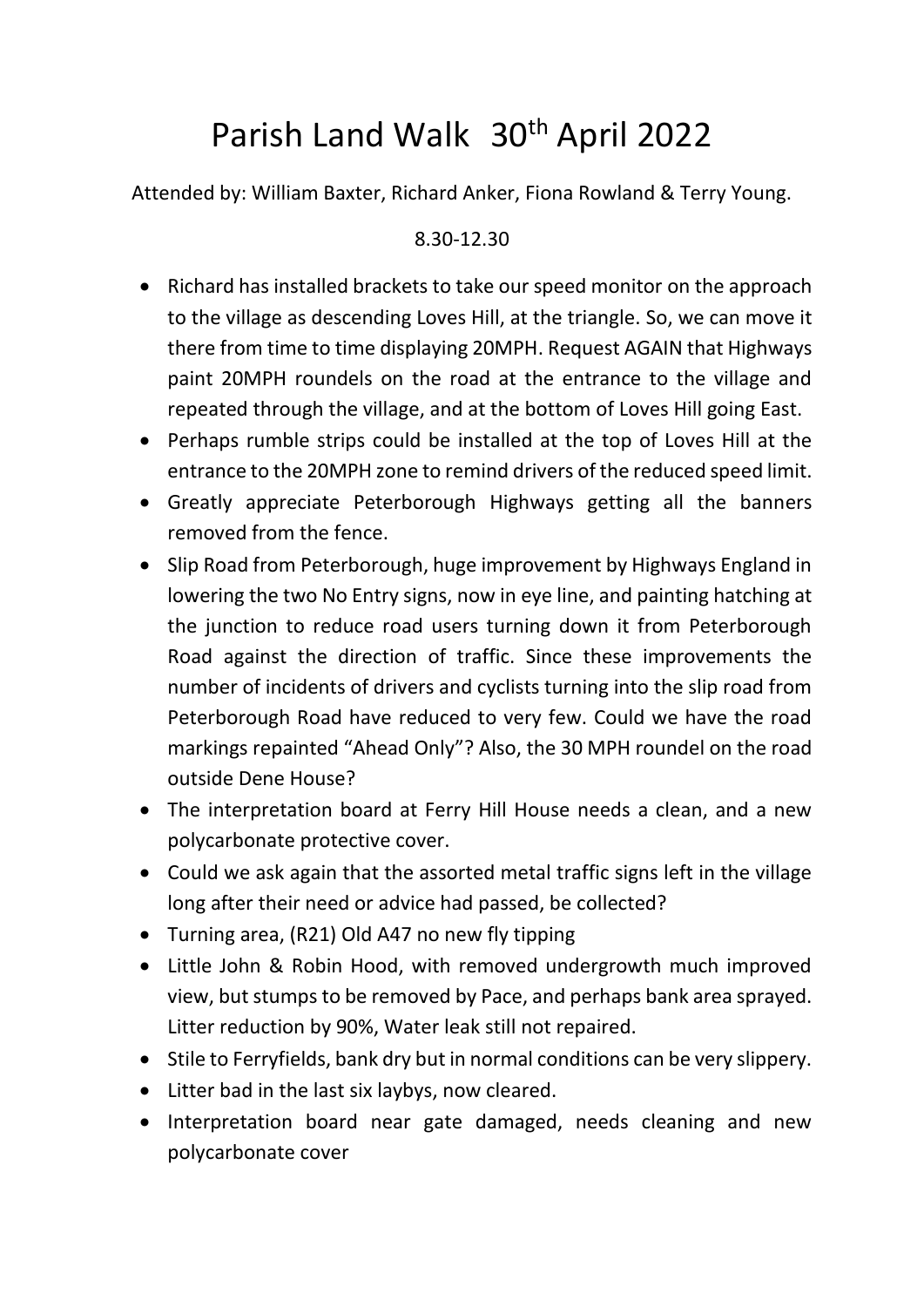- Fitzwilliam Bridge Gates, need update on restoration, and lead time for re-installation, (Sam Falco?)
- Ferryfields, massive improvement with the undergrowth and lower branches removed around the two trees. Just need the tree to be removed by PCC, can we have a date when this will happen. The water leak still not repaired. Looked at the location for the new fence and gates.
- Oak tree planted half way along looking well
- Wayleave for pump for Milton Golf Club. This is now around £900 in arears, could we write to them to have this paid, or cut them off?
- Osiery bed has been harvested and is regenerating, fence sound.
- Ferryfields, should have been mown, is it too late?
- Planation, looking much better, where the trees were not grazed off.
- Western pedestrian gate and fence now totally gone so the field no longer stock proof. Do we replace?
- Footpath OK
- Landy Green Way, will need mowing at some stage by NPT. We will have to do the edges to the hedges and the ditch at the river end sometime. There has been a bonfire by unknown persons, 100 meters in from Mill Lane, but no damage, just a large burnt circle. NB installed the replacement sign allowing riders and walkers to transverse at their own risk. Gate and posts sound, but the horse gate has moved again. No action.
- Mill Lane, Railway Bridge, the access to the footpath is too wide, allows fly tipping vehicles in, can we persuade PCC to install bollard to restrict access.
- Splash Lane, do you think we should ask for the "sleeping policemen" to be re-painted?
- Oldfield Allotment, rented for horse grazing, in excellent condition by the tenant. We have not renewed the access licence from Splash Lane, is the advice that this licence is unnecessary?
- New fence and hedge, looks well
- Unmetallized Splash Lane could have further pot hole filling by NPT?
- Old Field Allotment triangle field now for woodland etc will need the access via the bridge to our gate by removing 20 years of brambles etc. Bridge should be found sound as it was installed by the Environment agency to carry tractors and farm machinery.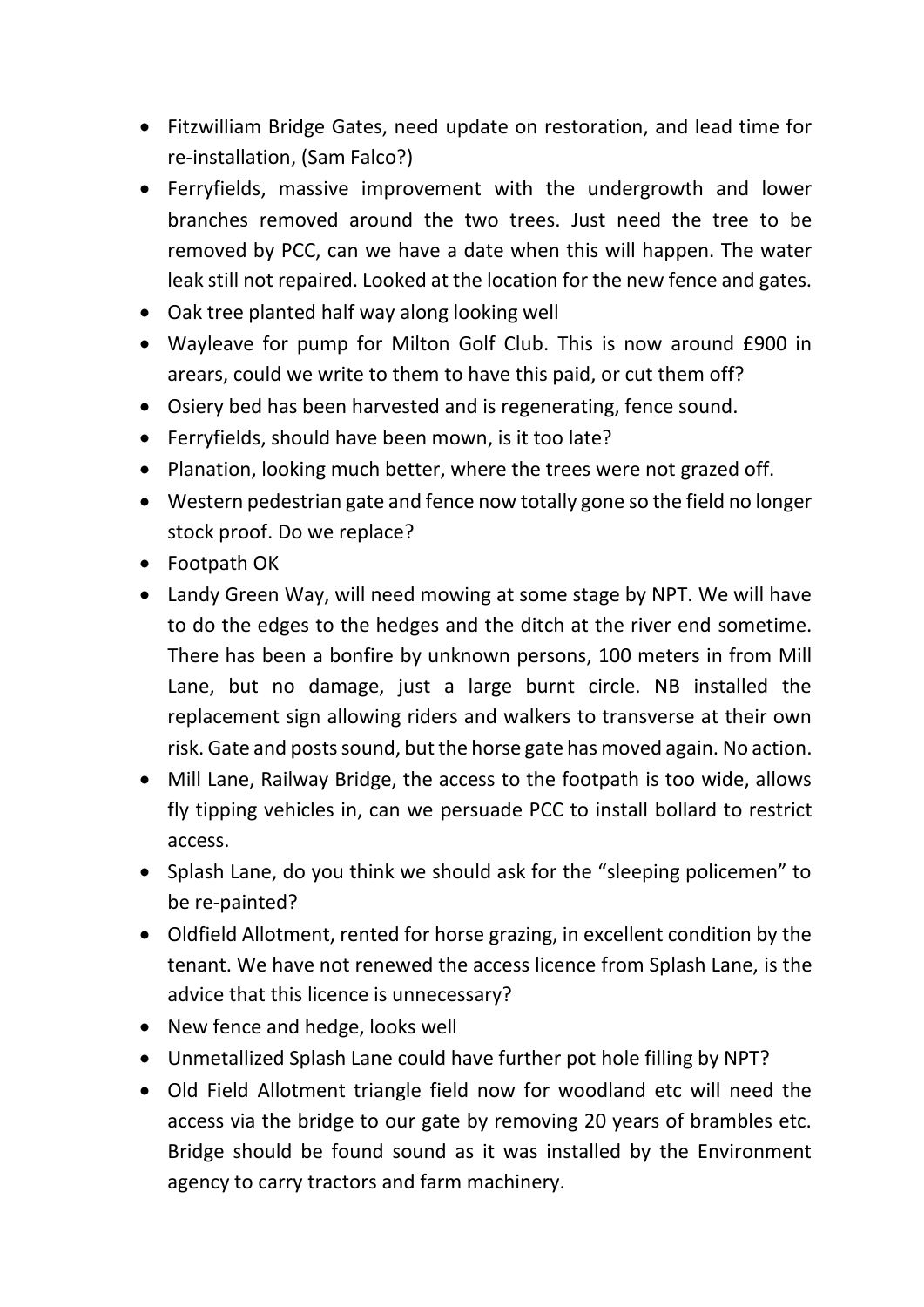- Our picnic table is still sound.
- Cricket Ground, boundary in better condition, well maintained by the club. Less rubbish behind the club house, still some rubble near the gate but not an issue. When building the new club house CPC will need to pay particular attention immediately prior to contractors finally leaving site. ALL waste must be cleared, whether they have generated it or not. Particularly behind the existing club house. (Mounds of old detritus)
- Port Lane, could have pot holes filled with crushed concrete
- Green. Site for Jubilee Oak Tree proposed. Can we have the two, Not to damage the ancient barn walls, signs installed on the wall? Epicormic growth to be cut back around the old tree and the Chairman's Bench. The bench still looks sound (so much better than the last one)
- Allotment Lane, can someone confirm the name of the resident who planted up and vastly improved the end of the wall, she really should get a note of thanks from CPC, or perhaps better nothing in writing, just a bottle of wine from the chairman with a personal thanks. Wall still awaiting the repair to the capping which was the wrong mix when done. Must be completed before the Autumn.
- Community Allotment and pond. Good to see them in use. Pond, could do with topping up its low. Also, should there be a stone for creatures who have fallen in to escape by?
- Some allotments that are not occupied need the anti-weed covering resecured?
- Can we make a decision with regarding the encroachment of self sets and undergrowth from the eastern boundary with Berrystead. It's totally unmanaged and out of hand.
- Children's Play Area, the roundabout needs the bearings and running track sorting as very stiff to turn, otherwise in good condition and well used.
- Refencing Coppice, the attendees felt that it should be brought to the next council meeting that the eastern fence be moved four foot to the east to take in the spoil heap, as this would be far too time consuming and expensive to remove.
- The vehicle gate to Tweentowns needs replacing as agreed. The eastern gate to Berrystead to be replaced asap with a pedestrian gate. The post